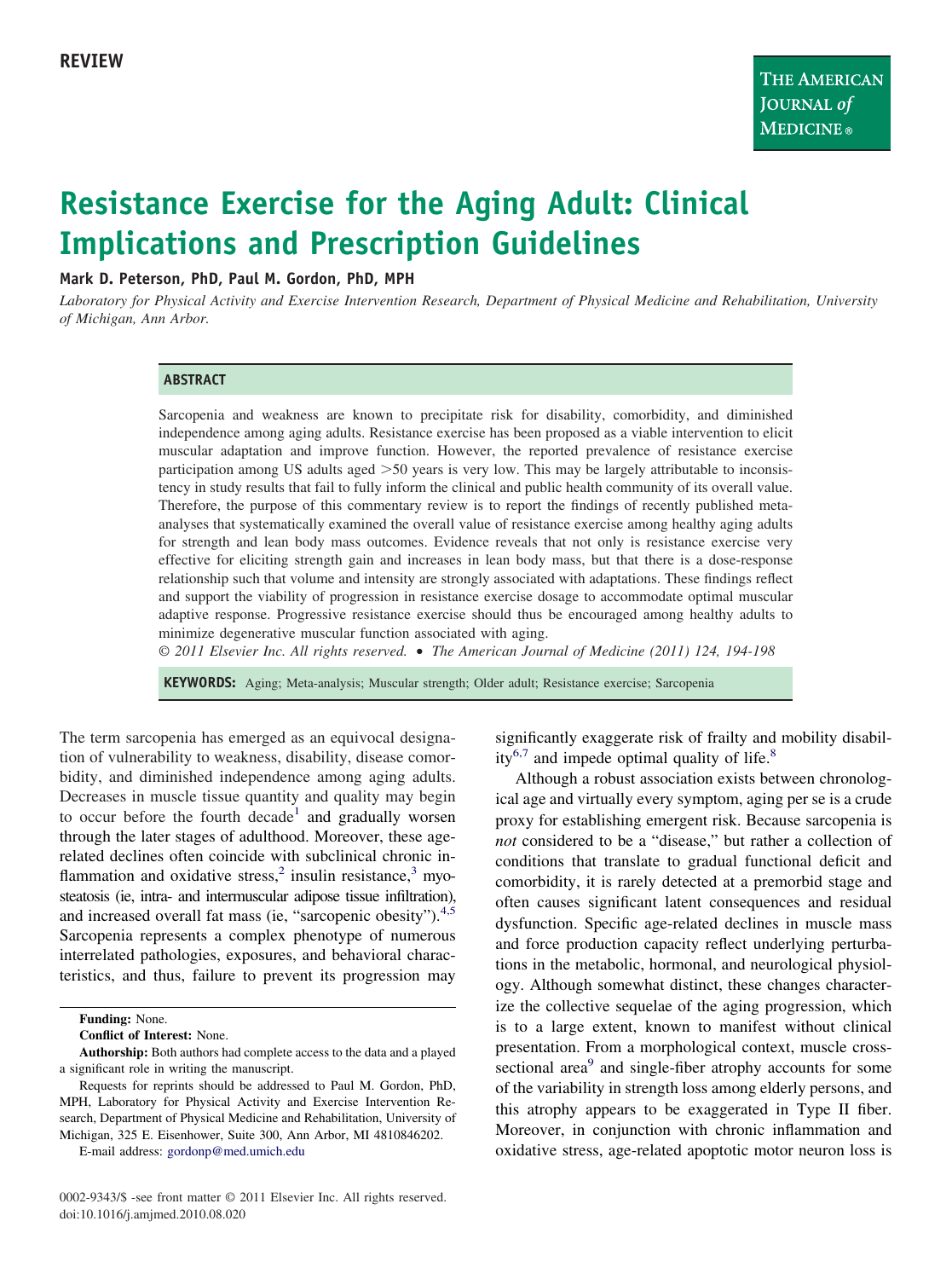proposed to directly attenuate strength, rate of force development, and muscular power, $10$  and eventually lead to declines in muscle fiber number and physiological cross-sectional area.

Notwithstanding the original intent of "sarcopenia" as a

**CLINICAL SIGNIFICANCE**

independence.

manner.

● Aging is associated with increased risk for weakness, disability, and diminished

● Meta-analytic evidence now supports the effectiveness of progressive resistance exercise for strength and lean

● Muscular adaptation to resistance exercise is independently associated with volume and intensity in a dose-response

● Efforts to facilitate participation in progressive resistance exercise would serve as a viable preventive strategy for the

older adult population.

body mass among aging adults.

designation for muscle atrophy, this term also is loosely applied to indicate attenuation in strength capacity and muscle quality (ie, strength per unit of muscle mass). $11$  Empirical evidence has established sarcopenia and generalized weakness as robust independent predictors of functional decline.<sup>[12](#page-3-9)</sup> However, these factors also may contribute to consequent physical *inactivity* among aging adults. Thus, it is seemingly logical to presume that sarcopenia precedes functional deficit and disability, but it also is likely that disuse itself may lead to exaggerated weakness and thus sarcopenia. This circular cause and consequence of events has made the operationalization, detection, and treatment of this phenotype an exceedingly complex clinical issue to disentangle. Indeed, given the

increasing prevalence of sarcopenia<sup>13</sup> and related functional deficit and disability among aging men and women, the escalating health care burden of this condition is presumably extensive.[14](#page-3-11)

## **RESISTANCE EXERCISE AND AGING**

There is considerable variation in muscular atrophy and weakness among aging adults, which is suggested to be somewhat attributable to the peak in mass and strength attained earlier in life.<sup>[15](#page-3-12)</sup> Therefore, even though significant adaptation are possible in the "oldest old,"<sup>[16](#page-3-13)</sup> it may be expected that the benefits of early intervention will translate to preservation of long-term health and independence. Research has identified a disproportionate decline of strength and muscle mass, indicating that these age-related debilities are somewhat independent.<sup> $17,18$ </sup> Resistance exercise is generally recommended as the preferred approach to elicit improvements in muscular hypertrophy and strength adaptations.[19](#page-3-15) Following even short-term resistance exercise interventions, aging adults may expect improvements in protein synthesis similar to younger cohorts despite lower pre-exercise capacities.[20](#page-3-16) However, at present, only 27% of the US population is estimated to participate in leisure-time resistance exercise, and these rates are substantially less for individuals over the age of 50 years. $21$ 

Although the effectiveness of resistance exercise for older adults has recently been deemed to be supported by the highest category of evidence (ie, "Evidence Category  $A$ "),<sup>[22](#page-4-0)</sup> the overall value of resistance exercise for strength and muscle mass among aging persons has been inconsistent across investigations. Specifically, there have been no published accounts that examine the benefit of resistance

> exercise in aging persons while considering potential moderating variables such as dosage, treatment durations, and age ranges on longitudinal adaptation. To that end, we recently published the first comprehensive meta-analyses to assess treatment effects for multiple strength measures and lean body mass, as well as the potential moderating variables germane to resistance exercise prescription.<sup>23,24</sup>

# **WHOLE BODY MUSCULAR STRENGTH**

Previous meta-analyses to examine the effects of resistance exercise for strength have restricted the primary outcome to a single strength measure (ie, knee exten-sors).<sup>[25,26](#page-4-2)</sup> Considering the disproportionately greater loss of lowerbody strength and muscle mass

that occurs during aging, as well as the relevance of lowerlimb strength to locomotion, instrumental activities of daily living, and risk of slip-and-fall accidents,  $27$  these analyses are quite salient. However, in order to improve clinical generalizability associated with prescription of resistance exercise in older adults, our research has expanded upon previous studies to examine multiple strength outcomes, representative of "whole-body" function (ie, leg press, knee extension, chest press, and lat pull). The main findings of this investigation indicated a robust association between resistance exercise and lowerand upper-body strength outcomes among adults  $>50$ years  $(n = 1079)^{23}$  $(n = 1079)^{23}$  $(n = 1079)^{23}$  Specifically, for the lower body, we observed a main effect equal to approximately 30% strength gain for both leg press and knee extension following 18 weeks of training. Similarly, increases of nearly 25% were identified for both upper-body exercises. These findings bear clinical significance considering the association between weakness and movement impairment, $28,29$  as well as the reliance on whole-body strength capacity to fulfill many activities of daily life.

## **LEAN BODY MASS**

Lean body mass is regarded as a convenient parameter related to pathology, as well as a viable surrogate indicator of skeletal muscle tissue. However, as has been the case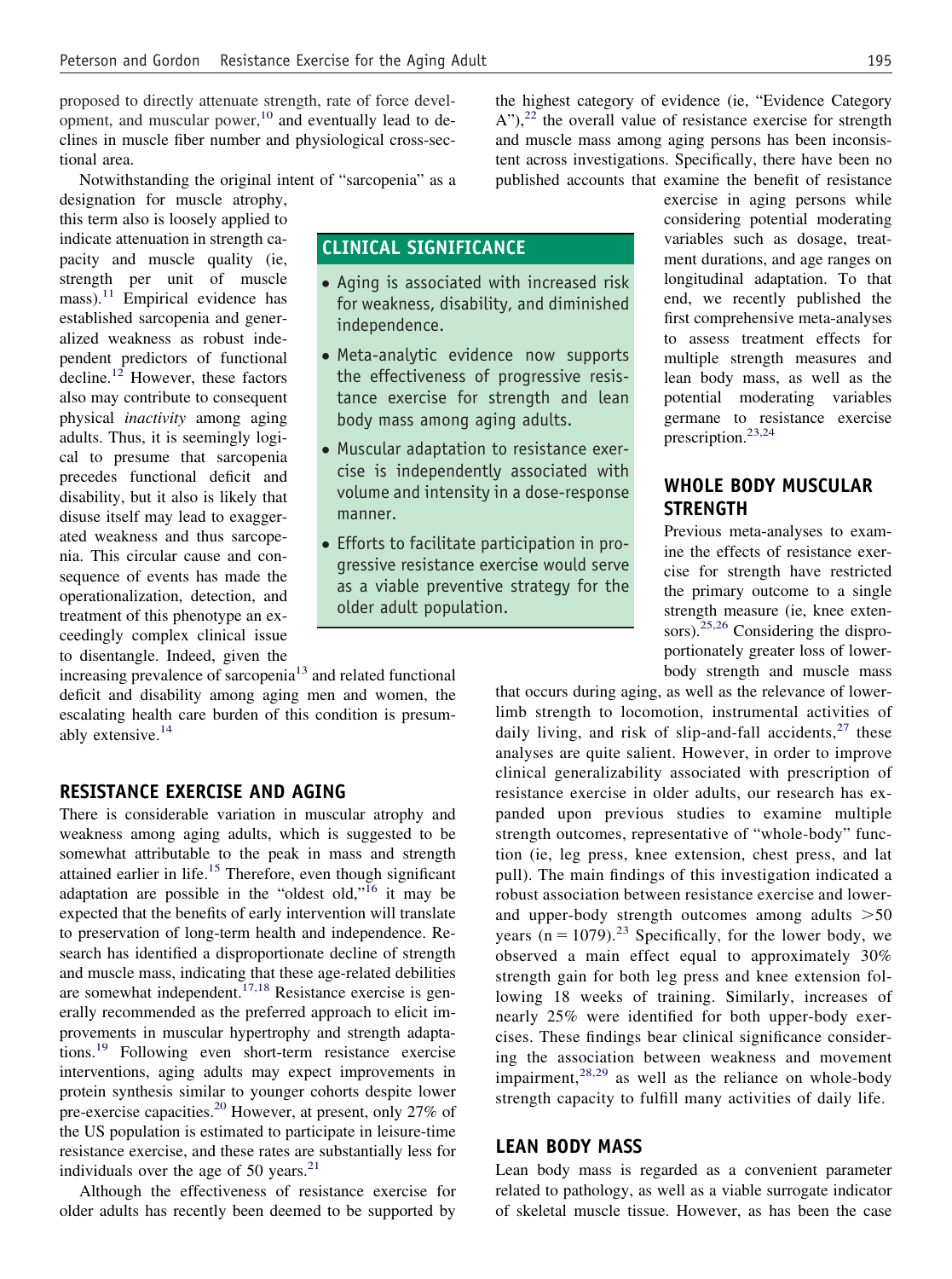| <b>Training Dosage</b>                | Weeks 1-8                                                                                    |                                                                                                      |                                                                                                      |                                                                                        | <b>Weeks 9-16</b>                                                             |                                                                                         |                                                                                                       |                                                                                                | <b>Weeks 17-24</b>                                       |                                                                |                                                  |                                                  |
|---------------------------------------|----------------------------------------------------------------------------------------------|------------------------------------------------------------------------------------------------------|------------------------------------------------------------------------------------------------------|----------------------------------------------------------------------------------------|-------------------------------------------------------------------------------|-----------------------------------------------------------------------------------------|-------------------------------------------------------------------------------------------------------|------------------------------------------------------------------------------------------------|----------------------------------------------------------|----------------------------------------------------------------|--------------------------------------------------|--------------------------------------------------|
|                                       | Weeks 1-2                                                                                    | Weeks 3-4                                                                                            | Weeks 5-6                                                                                            | Weeks 7-8                                                                              | Weeks 9-10                                                                    | <b>Weeks 11-12</b>                                                                      | <b>Weeks 13-14</b>                                                                                    | <b>Weeks 15-16</b>                                                                             | <b>Weeks 17-18</b>                                       | <b>Weeks 19-20</b>                                             | <b>Weeks 21-22</b>                               | <b>Weeks 23-24</b>                               |
| Volume (# Sets/muscle group)          | 1                                                                                            | 1                                                                                                    | $1 - 2$                                                                                              | $1 - 2$                                                                                | $\overline{2}$                                                                | $\overline{2}$                                                                          | $\overline{\mathbf{c}}$                                                                               | $2 - 3$                                                                                        | $2 - 3$                                                  | $2 - 3$                                                        | $2 - 3$                                          | $2 - 3$                                          |
| <b>Intensity (Training Load)</b>      | 15-20 RM                                                                                     | 15-20 RM                                                                                             | <b>15 RM</b>                                                                                         | <b>15 RM</b>                                                                           | <b>12 RM</b>                                                                  | <b>12 RM</b>                                                                            | <b>10 RM</b>                                                                                          | <b>10 RM</b>                                                                                   | 8-10 RM                                                  | <b>8-10 RM</b>                                                 | <b>6-8 RM</b>                                    | <b>6-8 RM</b>                                    |
| <b>Frequency/Split</b>                | 1-2/Full Body                                                                                | 1-2/Full Body                                                                                        | 2/Full Body                                                                                          | 2-3/Full Body 2-3/Full Body                                                            |                                                                               | 2-3/Full Body                                                                           | 3/Full Body                                                                                           | 3/Full Body                                                                                    | 3/Full Body                                              | 3/Full Body-or-<br>Split: 2<br>Upper/2 Lower                   | Split: 2<br>Upper/2 Lower                        | Split: 2<br>Upper/2 Lower                        |
| <b>Training Agenda</b>                | <b>Familiarization Familiarization Familiarization</b>                                       |                                                                                                      |                                                                                                      | <b>Muscular</b><br><b>Endurance</b>                                                    | <b>Muscular</b><br><b>Endurance &amp;</b><br><b>Hypertrophy</b>               | <b>Muscular</b><br><b>Endurance &amp;</b><br><b>Hypertrophy</b>                         | <b>Muscuolar</b><br>Hypertrophy &<br>Strength                                                         | <b>Muscuolar</b><br>Hypertrophy &<br>Strength                                                  | <b>Muscuolar</b><br><b>Hypertrophy &amp;</b><br>Strength | <b>Muscular</b><br>Strength                                    | <b>Muscular</b><br>Strength                      | <b>Muscular</b><br>Strength                      |
| <b>Rest Period Between Sets (sec)</b> | n/a                                                                                          | n/a                                                                                                  | 60-90 sec                                                                                            | 60-90 sec                                                                              | 90 sec                                                                        | 90 sec                                                                                  | 90 sec                                                                                                | 90-120 sec                                                                                     | 90-120 sec                                               | 120 sec                                                        | 120-180 sec                                      | 120-180 sec                                      |
| Mode (Exercise choices)               | <b>Body Weight;</b><br>Postural/<br><b>Stabilization:</b><br>Selectorized<br><b>Machines</b> | <b>Body Weight;</b><br>Postural /<br><b>Stabilization:</b><br><b>Selectorized</b><br><b>Machines</b> | <b>Body Weight;</b><br>Postural /<br><b>Stabilization;</b><br><b>Selectorized</b><br><b>Machines</b> | <b>Body Weight;</b><br>Postural /<br>Stabilization;<br>Selectorized<br><b>Machines</b> | Postural /<br><b>Stabilization:</b><br><b>Selectorized</b><br><b>Machines</b> | Postural /<br><b>Stabilization:</b><br>Selectorized<br>Machines;<br><b>Free Weights</b> | Postural /<br><b>Stabilization:</b><br><b>Selectorized</b><br><b>Machines:</b><br><b>Free Weights</b> | Postural /<br><b>Stabilization:</b><br><b>Selectorized</b><br>Machines;<br><b>Free Weights</b> | Selectorized<br><b>Machines:</b><br><b>Free Weights</b>  | <b>Selectorized</b><br><b>Machines:</b><br><b>Free Weights</b> | Selectorized<br>Machines;<br><b>Free Weights</b> | Selectorized<br>Machines;<br><b>Free Weights</b> |

Volume: The number of RE sets for a given muscle group, per training session. Intensity: Resistance load that corresponds with a maximal number of repetitions (RM) (eg, 10RM: load that corresponds with approximately 10 allowable repetitions). Frequency: The number of times per week each muscle group should be trained. Split: The general partitioning of RE for specific body parts (eg, Full Body: resistance exercises are performed for all major muscle groups in a given session). Training Agenda: The respective purpose (or goal) for a given period of RE (ie, Familiarization: A period of time devoted to gaining familiarity with the resistance exercises, as well as general physiological adaptation). Rest Period between Sets: The minimum amount of time devoted to rest/recovery between successive sets of RE for a given muscle group. Mode: The type of RE movements and loading parameters. Body weight RE comprises movements in which the patient's body mass is used as resistance (eg, calisthenics including body weight chair stand, squat, lunge, supine hip extension raises, etc.). Postural/Stabilization exercises are specific isometric postural and dynamic exercises (eg, forward and lateral planks, trunk curl-ups, supine straight-leg hip flexion, etc.) intended to improve low back health, posture, and joint stabilization. Selectorized machines represent standard resistance exercise machines (eg, Cybex, Nautilus, FreeMotion, etc.). Free weight exercises take place through the use of free-moving implements (eg, barbell chest press, dumbbell biceps curl, etc.).

<span id="page-2-0"></span>**Figure** Sample 6-month progressive resistance exercise model for healthy, older adults (adapted and modified with permission from Peterson $36$ ).

with strength outcomes, there is a great deal of inconsistency reported in the literature pertaining to the dose-response relationship of resistance exercise for muscular adaptation. Previous meta-analyses have restricted the evaluation of lean body mass as a secondary outcome or have synthesized data from across combined cohorts of middle-aged and older adults, and have generally yielded conflicting results.<sup>[30,31](#page-4-5)</sup> Our data were derived from 81 cohorts and confirmed a strong association between resistance exercise and increases in lean body mass among adults  $>50$ years of age  $(n = 1328)^{24}$  Specifically, the analysis revealed that following 20 weeks of resistance exercise, both men and women experienced an approximate 1-kg increase in lean body mass. Although a modest effect when compared with the potential adaptive response of young adults, this finding is in contrast to the nearly 0.2-kg annual decline that may occur<sup>[32](#page-4-7)</sup> through sedentary lifestyles beyond 50 years of age. Further, this study identified a negative association between age and lean body mass, and thus it may be expected that early resistance exercise participation will yield greater increases in lean mass and translate to preservation of muscle function and independence.

# **RESISTANCE EXERCISE PRESCRIPTION RECOMMENDATIONS**

Current guidelines for physical activity in older adults have been developed by the American College of Sports Medicine and American Heart Association[.33](#page-4-8) These "minimum" recommendations call for "muscle-strengthening activity" to be performed 2 or more nonconsecutive days per week, using a single set of 8-10 resistance exercises for the whole body, and at a moderate to high level of effort that allows 10-15 repetitions[.33](#page-4-8) Although the established guidelines provide a basis for maintaining muscular fitness, there is now ample evidence to confirm the viability of *progressive* resistance exercise for improving strength and muscle mass among healthy aging adults. As the number of people aged 65 years or older continues to increase,  $34$  it is conceivable that efforts to facilitate the provision of this exercise modality would have tremendous consequences for improved public health in the aging population.

With regard to prescription of resistance exercise, evidence from our recent investigations also has identified a robust, independent association between "dosage" and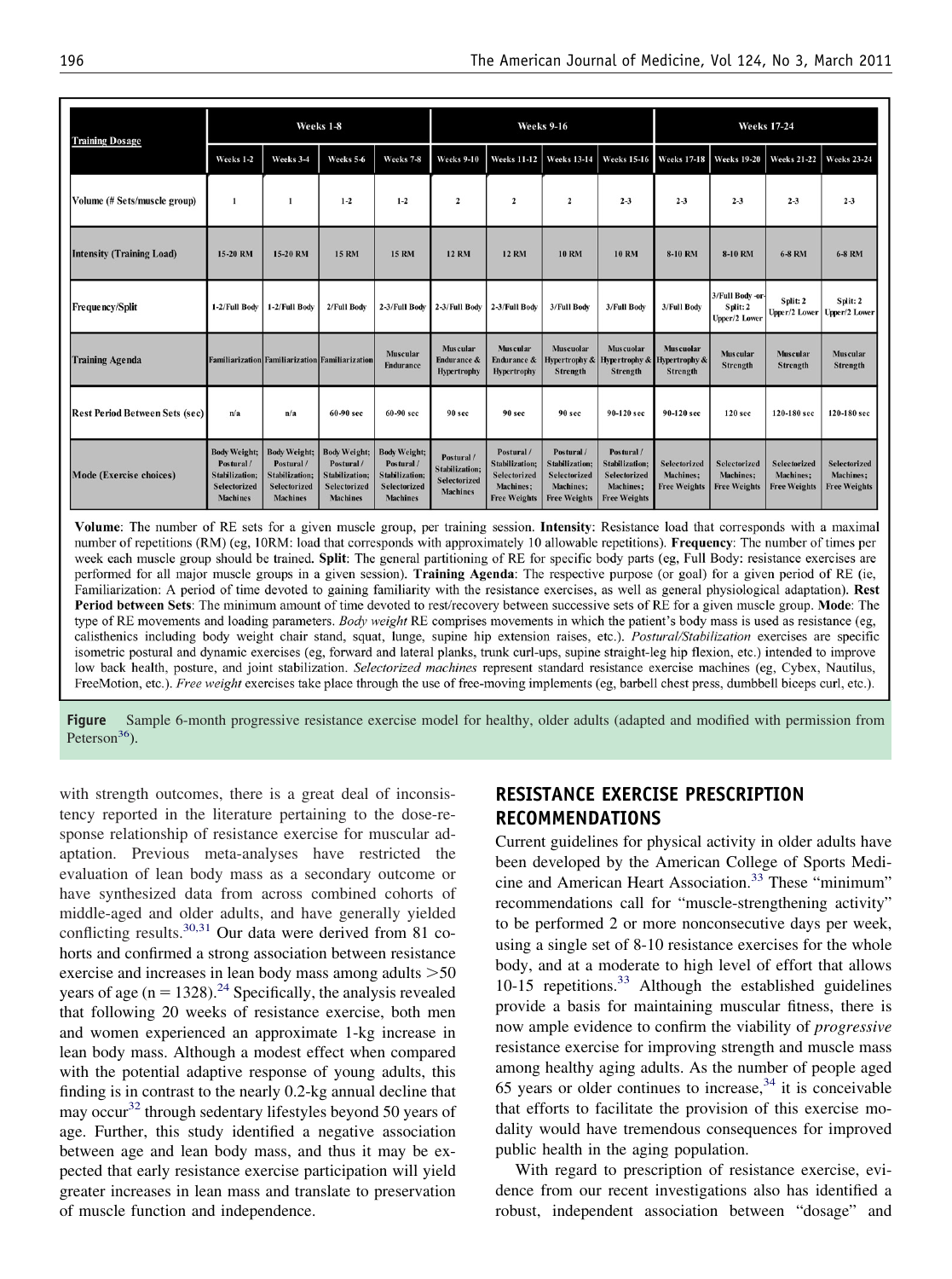adaptive responses. Specifically, for full-body strength capacity, training intensity (ie, as denoted by percentage of 1-repetition maximum) was determined to be a significant predictor such that higher intensities were reflective of greater absolute and relative improvements. $^{23}$  $^{23}$  $^{23}$  For the purposes of the analysis, we categorized resistance exercise training into low  $(<\!60\%$  1-repetition maximum), low/moderate (60%-69% 1-repetition maximum), moderate/high (70%-79% 1-repetition maximum), and high ( $\geq 80\%$  1-repetition maximum) intensity. Accordingly, each incremental increase in intensity category was reflective of an approximate  $5.5\%$  increase in respective strength outcome.<sup>23</sup>

Moreover, training volume (ie, as denoted by the total number of performed sets of resistance exercise) was identified as a robust predictor of increased lean body mass. Although the majority of included studies were relatively homogenous, there was enough variability to detect a significant association in the main effect, such that performing more sets of resistance exercise was indicative of greater increases in lean body mass. Training volume was operationalized per session; however, unpublished data from this analysis revealed that volume per week was also a significant predictor of lean body mass increase. Based on these collective findings, it is possible to manipulate respective dosage by altering the total number of exercises, the number of sets performed per exercise, and the number of training sessions per week, making this a simplistic and adaptable designation of total training volume.

Among aged individuals with existing morbidities, careful risk stratification is necessary to ensure safety during resistance exercise participation. Doing so allows higherrisk patient populations to follow guidelines established by the American College of Sports Medicine.<sup>[35](#page-4-11)</sup> Otherwise, *healthy* aging adults should be entirely capable of safe participation in progressive resistance exercise protocols. As is generally accepted for novice trainees of any age, prescription of resistance exercise should include a "familiarization" period, in which very low dosage training (ie, low volume and intensity) takes place 1-2 times per week [\(Figure\)](#page-2-0). Following the familiarization to resistance exercise, it may be expected that older adults can benefit from gradual increases in training volumes and intensities to accommodate improvements in strength and muscle hypertrophy. Moreover, it is likely that progression in dosage would be best tolerated across more frequent training (ie, 3-4 days per week), allowing for lower volumes per session, and subsequent gradual progression of intensity over time.<sup>[36](#page-4-10)</sup>

With careful planning, the application of progressive resistance exercise among otherwise healthy older adults is not only safe and feasible, but also provides an effective means of eliciting optimal adaptation in both force production capacity and muscular hypertrophy. Considering the strong influence of age-related atrophy and muscular weakness on subsequent functional deficit and comorbidity, it is conceivable that targeting these parameters through progressive resistance exercise would help to maintain independence, health, and overall quality of life. Accordingly, increased public health and clinical efforts to encourage the provision of this health behavior are indeed warranted.

#### <span id="page-3-0"></span>**References**

- 1. Lexell J. Ageing and human muscle: observations from Sweden. *Can J Appl Physiol*. 1993;18(1):2-18.
- <span id="page-3-1"></span>2. Chung HY, Cesari M, Anton S, et al. Molecular inflammation: underpinnings of aging and age-related diseases. *Ageing Res Rev*. 2009;8(1): 18-30.
- <span id="page-3-2"></span>3. Srikanthan P, Hevener A, Karlamangla A. Sarcopenia exacerbates obesity-associated insulin resistance and dysglycemia: findings from the National Health and Nutrition Examination Survey III. *PLoS One*. 2010;5(5):e10805.
- <span id="page-3-3"></span>4. Schrager MA, Metter EJ, Simonsick E, et al. Sarcopenic obesity and inflammation in the InCHIANTI study. *J Appl Physiol*. 2007;102(3): 919-925.
- 5. Delmonico MJ, Harris TB, Visser M, et al. Longitudinal study of muscle strength, quality, and adipose tissue infiltration. *Am J Clin Nutr*. 2009;90(6):1579-1585.
- <span id="page-3-4"></span>6. Bauer JM, Sieber CC. Sarcopenia and frailty: a clinician's controversial point of view. *Exp Gerontol*. 2008;43(7):674-678.
- 7. Janssen I, Heymsfield SB, Ross R. Low relative skeletal muscle mass (sarcopenia) in older persons is associated with functional impairment and physical disability. *J Am Geriatr Soc*. 2002;50(5):889-896.
- <span id="page-3-5"></span>8. Cruz-Jentoft AJ, Baeyens JP, Bauer JM, et al. Sarcopenia: European consensus on definition and diagnosis: report of the European Working Group on Sarcopenia in Older People. *Age Ageing*. 2010;39(4):412- 423.
- <span id="page-3-6"></span>9. Trappe TA, Lindquist DM, Carrithers JA. Muscle-specific atrophy of the quadriceps femoris with aging. *J Appl Physiol*. 2001;90(6):2070- 2074.
- <span id="page-3-7"></span>10. Aagaard P, Suetta C, Caserotti P, Magnusson SP, Kjaer M. Role of the nervous system in sarcopenia and muscle atrophy with aging: strength training as a countermeasure. *Scand J Med Sci Sports*. 2010;20(1): 49-64.
- <span id="page-3-9"></span><span id="page-3-8"></span>11. Narici MV, Maffulli N. Sarcopenia: characteristics, mechanisms and functional significance. *Br Med Bull*. 2010;95:139-159.
- 12. Janssen I. Influence of sarcopenia on the development of physical disability: the Cardiovascular Health Study. *J Am Geriatr Soc*. 2006; 54(1):56-62.
- <span id="page-3-10"></span>13. Janssen I, Baumgartner RN, Ross R, Rosenberg IH, Roubenoff R. Skeletal muscle cutpoints associated with elevated physical disability risk in older men and women. *Am J Epidemiol*. 2004;159(4):413-421.
- <span id="page-3-11"></span>14. Janssen I, Shepard DS, Katzmarzyk PT, Roubenoff R. The healthcare costs of sarcopenia in the United States. *J Am Geriatr Soc*. 2004;52(1): 80-85.
- <span id="page-3-12"></span>15. Sayer AA, Syddall H, Martin H, Patel H, Baylis D, Cooper C. The developmental origins of sarcopenia. *J Nutr Health Aging*. 2008;12(7): 427-432.
- <span id="page-3-13"></span>16. Kryger AI, Andersen JL. Resistance training in the oldest old: consequences for muscle strength, fiber types, fiber size, and MHC isoforms. *Scand J Med Sci Sports*. 2007;17(4):422-430.
- <span id="page-3-14"></span>17. Lynch NA, Metter EJ, Lindle RS, et al. Muscle quality. I. Ageassociated differences between arm and leg muscle groups. *J Appl Physiol*. 1999;86(1):188-194.
- <span id="page-3-15"></span>18. Young A, Stokes M, Crowe M. The size and strength of the quadriceps muscles of old and young men. *Clin Physiol*. 1985;5(2):145-154.
- 19. American College of Sports Medicine. American College of Sports Medicine position stand. Progression models in resistance training for healthy adults. *Med Sci Sports Exerc*. 2009;41(3):687-708.
- <span id="page-3-17"></span><span id="page-3-16"></span>20. Yarasheski KE. Exercise, aging, and muscle protein metabolism. *J Gerontol A Biol Sci Med Sci*. 2003;58(10):M918-M922.
- 21. Centers for Disease Control. QuickStats: percentage of adults aged  $\geq$ 18 years who engaged in leisure-time strengthening activities,\* by age group and sex—National Health Interview Survey, United States, 2008. *MMWR Morb Mortal Wkly Rep*. 2009;58(34):955.